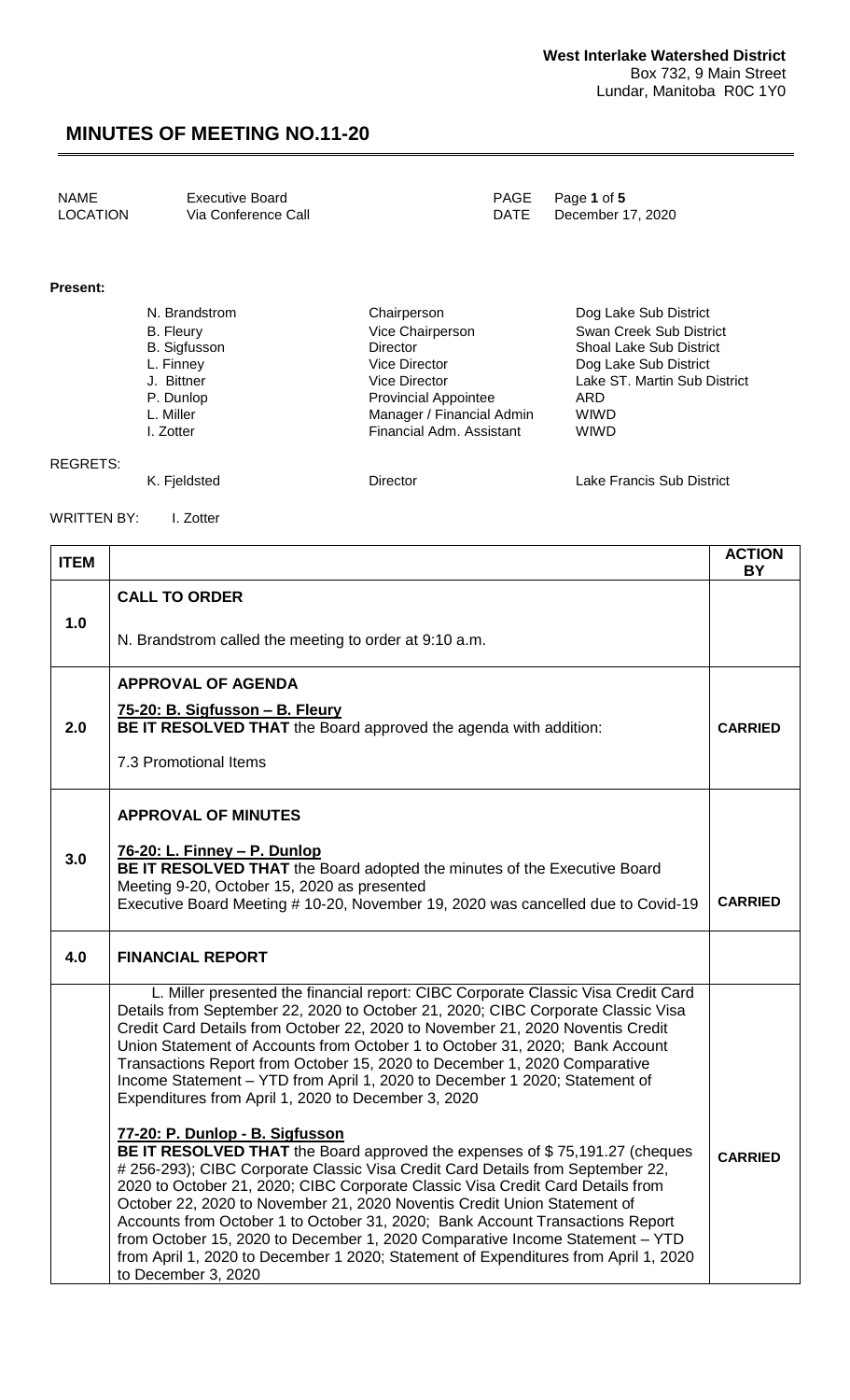| <b>NAME</b><br><b>LOCATION</b> | <b>Executive Board</b><br>Via Conference Call                                                                                                                                                                                                                                                                                                   | PAGE<br><b>DATE</b> | Page 2 of 5<br>December 17, 2020 |                |
|--------------------------------|-------------------------------------------------------------------------------------------------------------------------------------------------------------------------------------------------------------------------------------------------------------------------------------------------------------------------------------------------|---------------------|----------------------------------|----------------|
| 5.0                            | <b>SUB DISTRICT RECOMMENDATIONS</b><br>Annual General Meeting scheduled for November 19, 2020 at 6:00 p.m. was<br>cancelled due to a new Covid-19 Health Order restrictions.                                                                                                                                                                    |                     |                                  |                |
| 6.0                            | <b>OLD BUSINESS</b>                                                                                                                                                                                                                                                                                                                             |                     |                                  |                |
| 6.1                            | <b>Integrated Watershed Management plan (IWMP)</b><br>Public Meetings are postponed indefinitely due to COVID-19.<br>Project Management Team meeting is postponed until further notice.                                                                                                                                                         |                     |                                  |                |
| 6.2                            | <b>Northwest Interlake IWMP</b><br>Terms of References for the Board's review are not available at this time.                                                                                                                                                                                                                                   |                     |                                  |                |
| 6.3                            | <b>Siglunes Project</b><br>The legal matter of the WIWD taking ownership, administration and maintenance from<br>Ducks Unlimited (DU) over the Dike on Siglunes Creek will be postponed until 2021.                                                                                                                                             |                     |                                  |                |
| 6.4                            | <b>Policy</b><br>Policy Directives Sections 3.7 and 3.8. presented to the Board.<br>78-20: B. Fleury - L. Finney<br>BE IT RESOLVED THAT the Board approved Policy Directives Sections 3.7 and 3.8.<br>after the second reading                                                                                                                  |                     |                                  | <b>CARRIED</b> |
| 6.5                            | <b>Conservation Trust Fund / Trees</b><br>Final Report submitted to the Conservation Trust. The remaining funds of \$4,000.00<br>issued.                                                                                                                                                                                                        |                     |                                  |                |
| 6.6                            | <b>Conservation Trust / Cover Crops</b><br>Results for soil samples have been received. Analysis of the results is completed,<br>applicants received their individual test results. Staff will begin to work on shape files.<br>Over 90% of funds are distributed up to date.                                                                   |                     |                                  |                |
| 6.7                            | <b>GRowing Outcomes in Watershed (GROW)</b><br>Next GROW Meeting tentatively scheduled for December 22, 2020 at 1:00 p.m. via<br>Conference Call.                                                                                                                                                                                               |                     |                                  |                |
| 6.8                            | <b>Winter Watering System Applications</b><br>WIWD received a new application for Winter Off Site Watering System from J. Keen.<br>Proposed location was inspected and reported as suitable.<br>79-20: B. Fleury - B. Sigfusson<br>BE IT RESOLVED THAT the Board approved J. Keen application for the Winter Off<br><b>Site Watering System</b> |                     |                                  | <b>CARRIED</b> |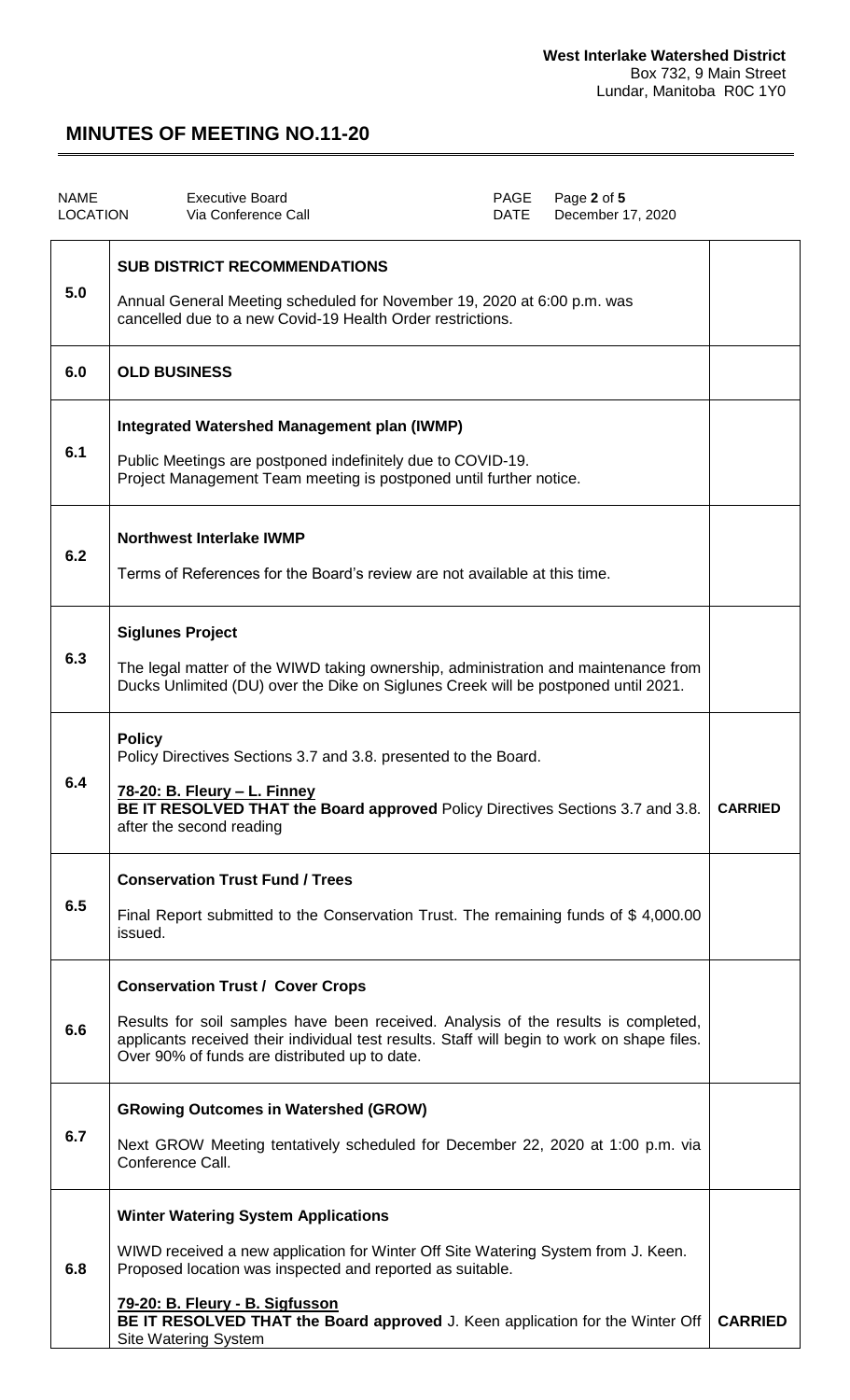| <b>NAME</b><br>LOCATION | <b>Executive Board</b><br>Via Conference Call                                                                                                                                                                                                                                                                                                                                                                                                                                                                                                      | PAGE<br><b>DATE</b> | Page 3 of 5<br>December 17, 2020 |                |
|-------------------------|----------------------------------------------------------------------------------------------------------------------------------------------------------------------------------------------------------------------------------------------------------------------------------------------------------------------------------------------------------------------------------------------------------------------------------------------------------------------------------------------------------------------------------------------------|---------------------|----------------------------------|----------------|
| 6.9                     | <b>Riparian Project</b><br>Two Riparian fencing Projects will be reviewed by the GROW Committee as a part of<br>GROW 2020-2022 Project.                                                                                                                                                                                                                                                                                                                                                                                                            |                     |                                  |                |
| 6.10                    | Tree Program 2020/2021<br>WIWD processed and accepted 413 applications and ordered 2757 trees and 159<br>packages of wildflowers seeds. ECAL submitted a letter to the WIWD, expressing the<br>intentions to seed trees next spring on school's property, and asking for a donation.<br>80-20: B. Sigfusson - L. Finney<br>BE IT RESOLVED THAT the Board approved to make a donation to ECAL in form<br>of tree seedlings and to cover 50% of outstanding amount for the tree seedlings order<br>through Community Tree Nursery Program 2020-2021. |                     |                                  | <b>CARRIED</b> |
| 6.11                    | Oak Hammock Marsh Wetland Ecovan<br>2020-2021 Wetland Ecovan presentations provided as Virtual Wetland Fieldtrips. One<br>school declined the offer this year.                                                                                                                                                                                                                                                                                                                                                                                     |                     |                                  |                |
| 6.12                    | <b>Irrigation Plow</b><br>The Board reviewed similar services provided by other districts, and discussed<br>services and/or program the WIWD will be offering to producers related to plow use.<br>Staff to develop an application and to deliver to the Board at next executive meeting<br>for a review.                                                                                                                                                                                                                                          |                     |                                  |                |
| 6.13                    | <b>Eco Canada / Casual Employee</b><br>The WIWD applied for wage subsidy for internship for two positions: Environmental<br>Specialist and GIS Specialist. Funding has been approved, the WIWD hired two new<br>staff members until March 31, 2021.                                                                                                                                                                                                                                                                                                |                     |                                  |                |
| 6.14                    | <b>Conservation and GROW Trust</b><br>Letters of Intent (LOI) for 2021 submitted and accepted by Conservation Trust and<br>GROW Trust with recommendation to submit one proposal for the GROW Trust.                                                                                                                                                                                                                                                                                                                                               |                     |                                  |                |
| 6.15                    | Ag Action Program / Environmental Farm Plan (EFP)<br>Application for the Ag Action Program submitted. EFP must be completed before<br>funds can be released. EFP workshops will be provided to producers online.                                                                                                                                                                                                                                                                                                                                   |                     |                                  |                |
| 7.0                     | <b>NEW BUSINESS</b>                                                                                                                                                                                                                                                                                                                                                                                                                                                                                                                                |                     |                                  |                |
| 7.1                     | Konica Minolta printer<br>Lease term for the Konica Minolta printer with Bridgeport ended in November. Staff<br>contacted Bridgeport with an inquiry about available options. The board discussed the<br>options and decided that the "Buy-out" is the most feasible.                                                                                                                                                                                                                                                                              |                     |                                  |                |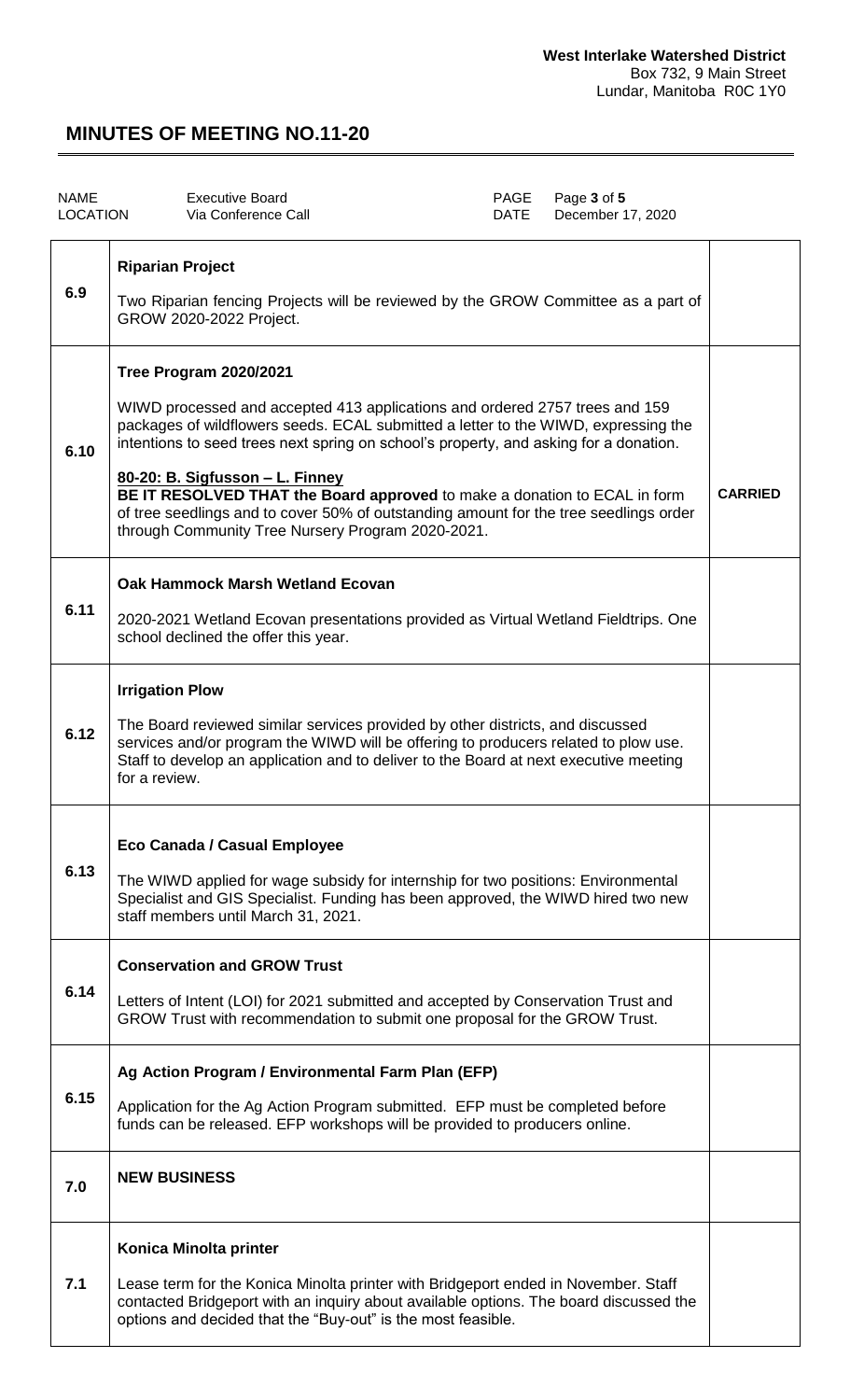| <b>NAME</b><br>LOCATION | <b>Executive Board</b><br>PAGE<br>Via Conference Call<br><b>DATE</b>                                                                                                                                                                                                                                                                                                                                                   | Page 4 of 5<br>December 17, 2020 |                |
|-------------------------|------------------------------------------------------------------------------------------------------------------------------------------------------------------------------------------------------------------------------------------------------------------------------------------------------------------------------------------------------------------------------------------------------------------------|----------------------------------|----------------|
|                         | 81-20: B. Sigfusson - J. Bittner<br>BE IT RESOLVED THAT the Board approved to purchase Konica Minolta at the<br>price of \$884.74                                                                                                                                                                                                                                                                                      |                                  | <b>CARRIED</b> |
| 7.2.                    | <b>ECO Canada courses</b><br>ECO Canada offered courses Essential Skills 100 and Essential Skills 200 at reduced<br>price to the WIWD staff. The cost of courses for K. Christensen will be covered<br>through Eco Canada funding.<br>82 - 20: B. Fleury - P. Dunlop<br>BE IT RESOLVED THAT the Board approved to finance two courses provided by<br>Eco Canada for L. Miller and I. Zotter, in the amount of \$400.00 |                                  | <b>CARRIED</b> |
| 7.3                     | <b>Promotional Items</b><br>The WIWD has not purchased any new promotional items since the name change.<br>The Board presented with few suggestions, such as to order shopping totes, car sun<br>shade, or car emergency tool. The Board discussed the subject and decided to<br>postpone the decision until next meeting. Staff to collect more quotes on rain gauges<br>and clothing for staff.                      |                                  |                |
| 8.0                     | <b>REPORTS</b>                                                                                                                                                                                                                                                                                                                                                                                                         |                                  |                |
| 8.1                     | Chairperson<br>Brief verbal update                                                                                                                                                                                                                                                                                                                                                                                     |                                  |                |
| 8.2                     | <b>MAW Rep Report</b><br>P. Dunlop presented verbal update.                                                                                                                                                                                                                                                                                                                                                            |                                  |                |
| 8.3                     | <b>Manager Report</b><br>Brief verbal update                                                                                                                                                                                                                                                                                                                                                                           |                                  |                |
| 8.4                     | <b>Watershed Planner Report</b><br>N/A                                                                                                                                                                                                                                                                                                                                                                                 |                                  |                |
| 9.0                     | <b>IN CAMERA DISCUSSION</b><br>N/A                                                                                                                                                                                                                                                                                                                                                                                     |                                  |                |
| 10.0                    | <b>CORRESPONDENCE</b><br>$\triangleright$ Email from A. North sent on behalf of A. McLean regarding<br>November 12 COVID Update;<br>> Water Availability and Drought Conditions Report, October<br>2020;<br>Introduction email from L. Nicol, new Executive Director of MAW;<br>≻                                                                                                                                      |                                  |                |